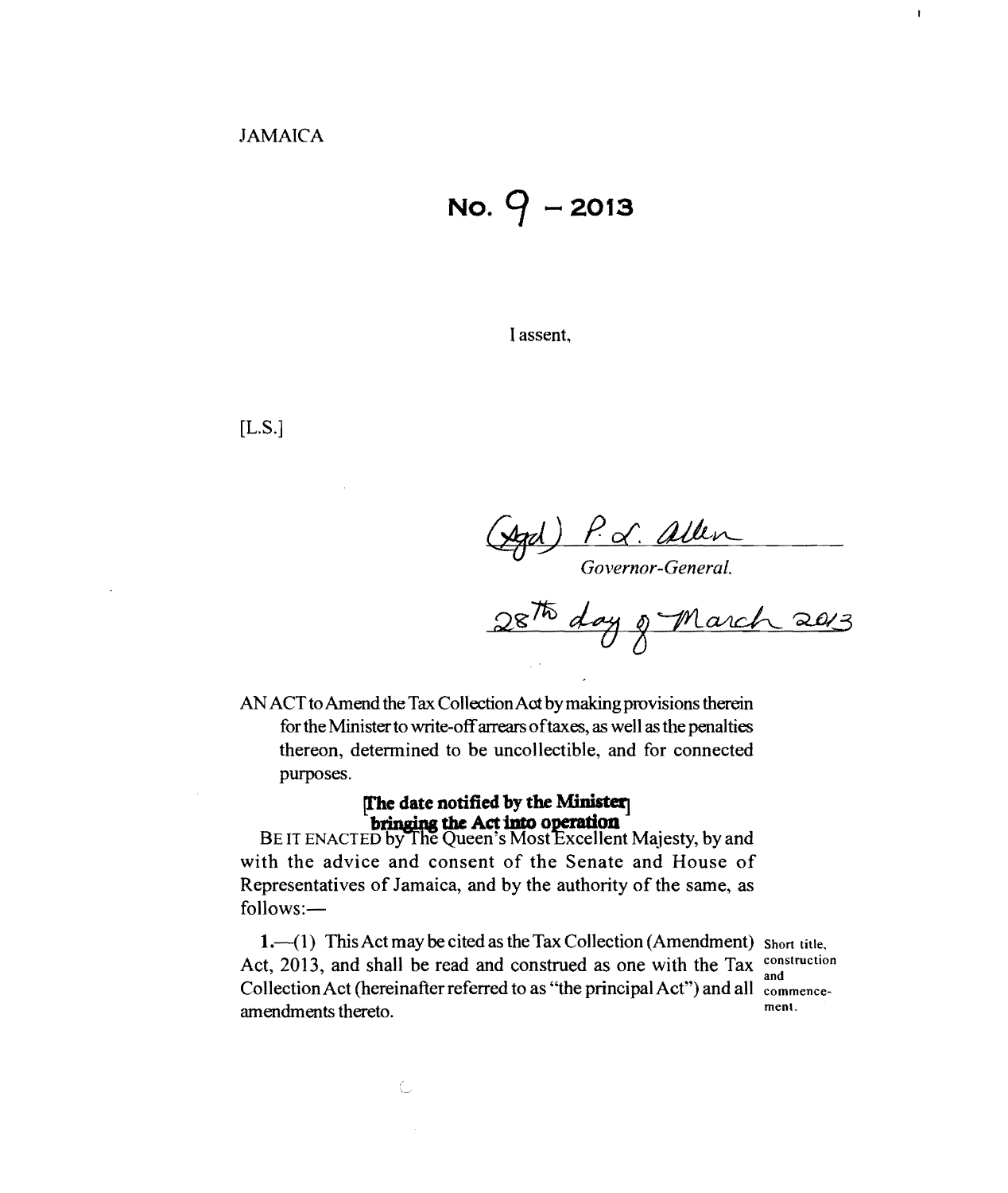## 2 [No. *The Tax Collection (Amendment) Act. 2013*

(2) This Act shall come into force on a day appointed by the Minister by notice published in the *Gazette.* 

Repeal and **2.** The principal Act is amended by repealing section 2 and replacement of **1.**  $\mathcal{L}(\mathcal{L}) = \int_{\mathcal{L}} d\mathcal{L}(\mathcal{L}) d\mathcal{L}(\mathcal{L}) d\mathcal{L}(\mathcal{L}) d\mathcal{L}(\mathcal{L}) d\mathcal{L}(\mathcal{L})$ replacement of substituting therefor the following-

principal Act.

tion.

"Interpreta  $2.-(1)$  In this Act-

> "Commissioner General" means the Commissioner General of Tax Administration Jamaica;

"penalty" includes interest;

"tax" or "taxes" includes quit rents and all taxes, rates, duties, and fees payable under any enactment to the Collector orAssistant CollectorofTaxes for any parish.

(2) All rates levied orimposed, or hereafter to be levied or imposed under or by virtue of any enactment ofthis Island, shall be deemed to be taxes within the meaning of this Act.".

section 7 of<br>principal Act.

Amendment of 3. The principal Act is amended in section 7 by deleting the words "Commissioner of Inland Revenue" and substituting therefor the words "Commissioner Geneml".

principal Act.

Insertion of **4.** The principal Act is amended by inserting next after section  $\frac{47 \text{ A in}}{47 \text{ A in}}$  47 the following as section 47A— 47 the following as section  $47A-$ 

and

"Minister  $47A$ .  $-(1)$  This section applies to any summay write-off<br>uncollectible (a) recoverable under section 46 by debt. way of penalty, forfeiture, tax, duty,

or surcharge or as arrears or costs;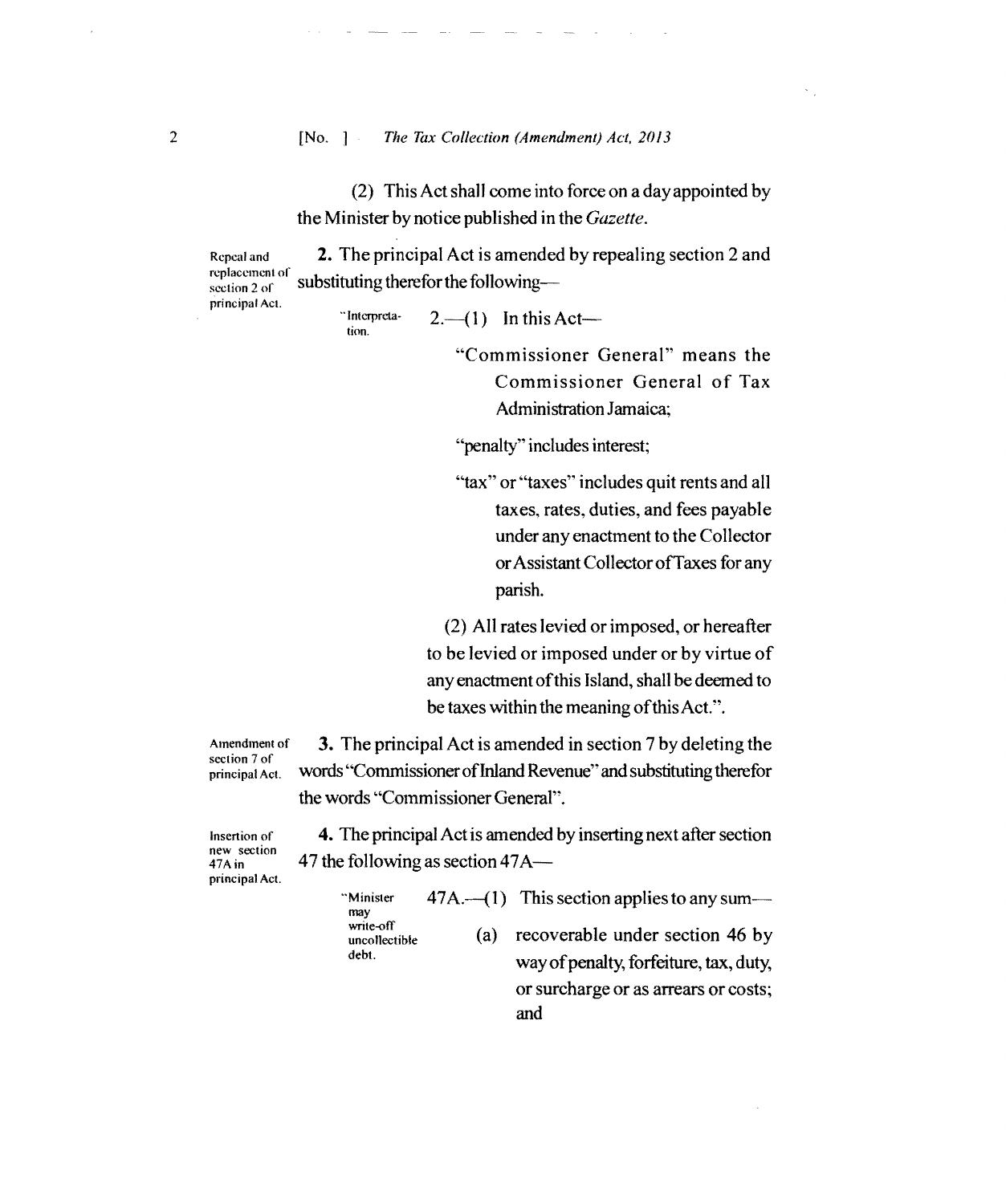(b) in respect of which the Minister is informed in accordance with subsection (3) that a determination has been made under subsection (2).

(2) The Commissioner General shall determine whether any sums to which this section applies are uncollectible, in accordance with the criteria prescribed in regulations made under subsection (7).

(3) Upon making a determination under subsection (2), the Commissioner General shall in writing inform the Minister of such determination within thirty days of the determination having been made.

(4) The Minister may, by order published in the *Gazette.* declare any sum in respect of which a determination under subsection (2) has been made by the Commissioner General to bewritten-off.

(5) Upon the publication in the *Gazette* ofan order made under subsection (4), the sum written-off shall thereafter no longer be included in any projection ofthe specified sum referred to in subsection (6), but may, thereafter, be the subject of proceedings under this Act to recover the sum, upon any information subsequently coming to the attention of the Commissioner General which indicates that the sum can in fact be recovered.

(6) The specified sum is the sum in the aggregate that the Collector ofTaxes orAssistant Collector of Taxes intends to collect by way of penalty, forfeiture, tax, duty, orsurcharge, or as arrears or costs, in respect ofany Tax Collection Year subsequent to the date of publication in subsection (4).